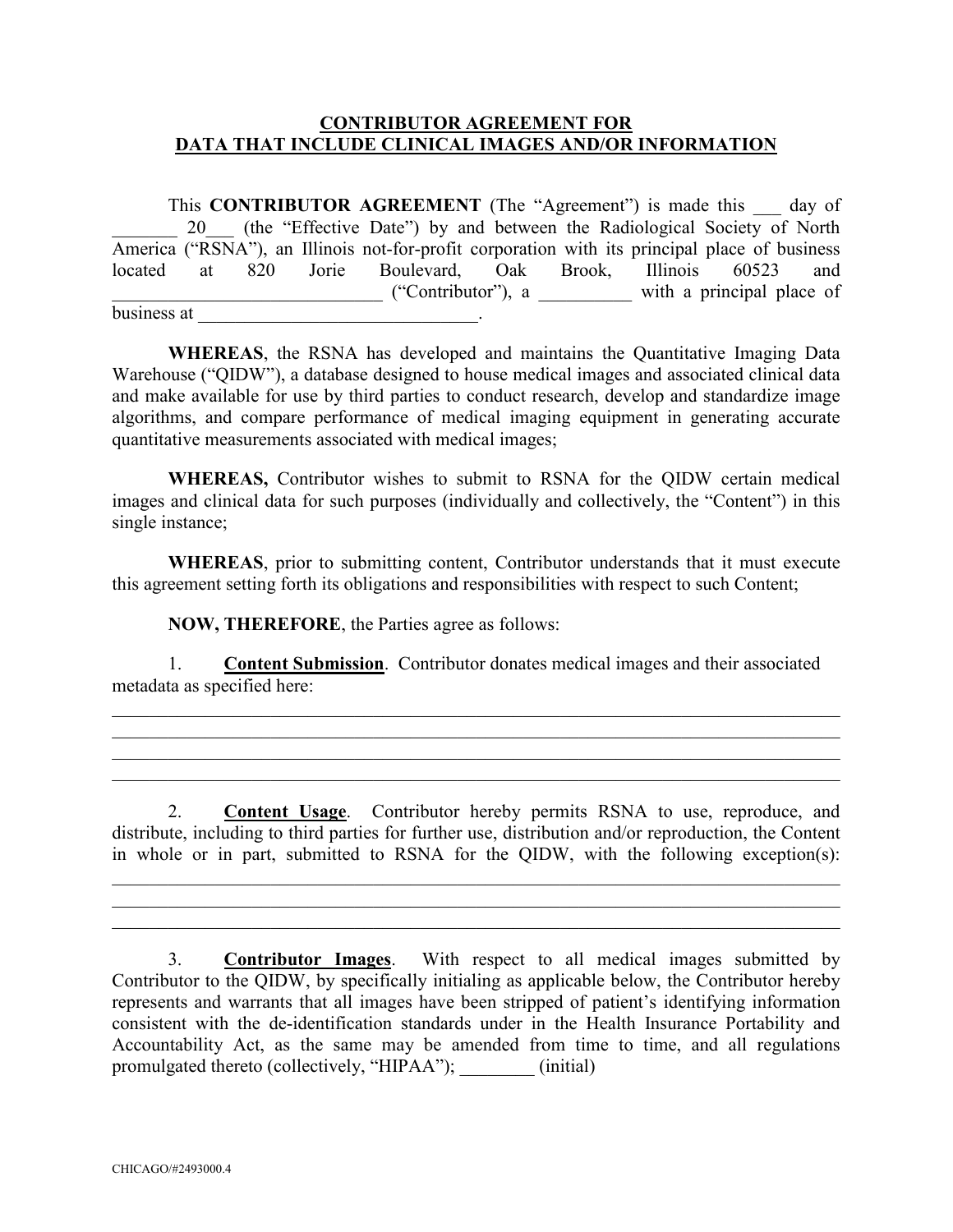4. **Contributor Clinical Data**. Contributor hereby represents and warrants that the Content, other than images subject to the representations of Section 3 above, submitted to RSNA for inclusion in the QIDW constitutes De-Identified Information, and does not include Protected Health Information as defined under and consistent with the requirements of HIPAA.

5. **Indemnification**. Contributor hereby releases, discharges and agrees to hold harmless RSNA and its affiliates and their respective representatives, assigns, and employees, any person acting under their permission or authority, and any licensee of the QIDW (collectively, "RSNA Indemnified Parties") from and against any and all losses, liabilities, judgments, awards, penalties, and costs (including reasonable attorney's fees) (individually and collectively "Liability") in any claim, action, suit or proceeding (individually and collectively, a "Claim") whatsoever in connection with the use or disclosure of the Content by RSNA Indemnified Parties or third-party acts or omissions related to the use or operation of the QIDW, including any claim or charge of a violation(s) of HIPAA or any applicable local or state privacy laws.

6. **Survival**. The expiration of this Agreement shall not relieve the obligations undertaken by the parties in Section 2, 3, 4, and 5. Any other provisions of this Agreement that by their nature are intended to survive termination or expiration of this Agreement shall so survive.

7. **Entire Agreement**. This Agreement and all exhibits and attachments hereto constitute the entire agreement among the parties with respect to the subject matter hereof, and all prior negotiations, representations, agreements and understandings are superseded hereby. Agreements amending, altering, or supplementing the terms hereof shall be made by means of a written document signed by the duly authorized representatives of the Parties.

8. **Notice**. Any notice required by this Agreement shall be given by (i) prepaid, first class, certified mail, return receipt requested; (ii) overnight courier service; or (iii) confirmed facsimile to the Parties at their addresses set forth above.

9. **Governing Law**. The laws of the State of Illinois (without giving effect to its conflict of laws principles) shall govern all matters arising out of or relating to this Agreement and the transactions it contemplates, including, without limitation, its interpretation, construction, performance, and enforcement. The parties hereby consent to the jurisdiction and venue of the United States District Court for the Northern District of Illinois and any courts of the County of Cook in the State of Illinois in which any suit, action or proceeding is brought under this Agreement.

10. **Severability**. The invalidity or unenforceability of any term or provision hereof shall not affect the validity or enforceability of any other term or provision hereof. All terms and covenants contained herein are severable, and if any of the provisions hereof shall be held to be invalid or unenforceable by a competent court, this Agreement shall be interpreted as if such invalid or unenforceable term or covenant were not contained herein.

11. **Waiver**. No failure to exercise any right or demand performance of any obligation under the Agreement shall be deemed a waiver of such right or obligation.